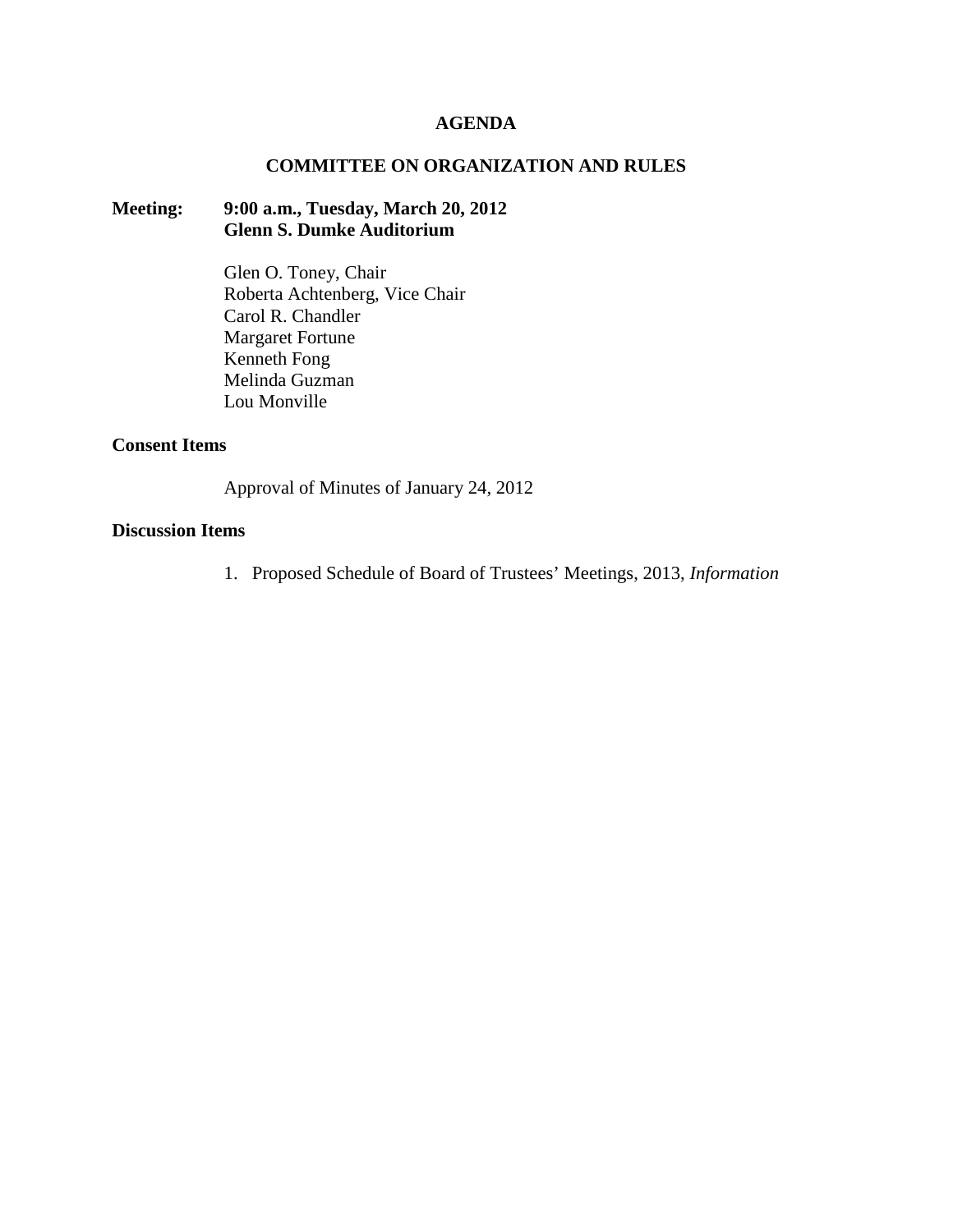### **MINUTES OF MEETING OF COMMITTEE ON ORGANIZATION AND RULES**

**Trustees of The California State University Glenn S. Dumke Conference Center 401 Golden Shore Long Beach, California**

**January 24, 2012**

#### **Members Present**

Glen O. Toney, Chair Roberta Achtenberg, Vice Chair Herbert L. Carter, Chair of the Board Carol R. Chandler Kenneth Fong Melinda Guzman Lou Monville Charles B. Reed, Chancellor

Trustee Toney called the meeting to order.

### **Approval of Minutes**

The minutes of May 10, 2011, were approved as submitted.

Trustee Toney asked General Counsel Christine Helwick to present Agenda Item 1, a proposed update of the Trustees Rules of Procedures in light of the elimination of the California Post-Secondary Education Commission. Ms. Helwick, presented the item, which deleted the appointment process for a representative to the commission from the Rules. The item was moved and seconded to waive the advance meeting notice and recommend the amendment to the board's Rules of Procedure. There were no comments and the committee recommended approval of the item. (ROR 01-12-01)

Trustee Toney adjourned the meeting.